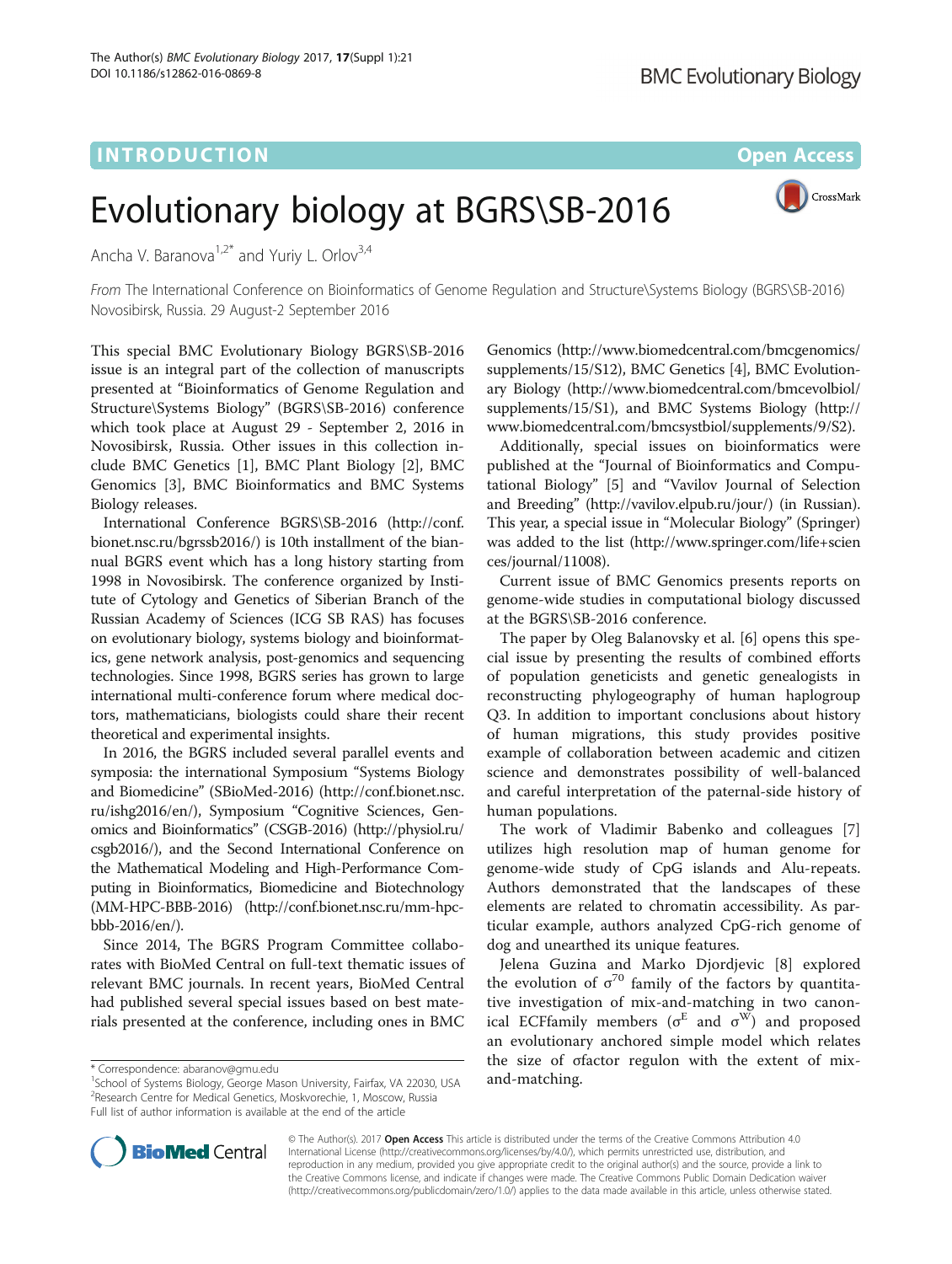## <span id="page-1-0"></span>Aleksandra Chertkova and colleagues [\[9](#page-2-0)] employed in silico evolution of Drosophila gap gene regulatory sequence to demonstrate that elevated mutational pressure leads to produce regulatory sequence organizations with fewer, albeit on average stronger, functional transcription factor binding sites that support preservation of adjacent regulatory sequences.

The paper by Evgenii Konorov et al. [\[10](#page-2-0)] presents their insights into the genomics of urban populations of ants. Authors showed that the success of Lasius niger in urbanized areas may result from the expansion of the CYP9 cytochrome family, the diversification of DNA repair systems, and reduced odorant communication.

Finally, Ilyas Jetybaev et al. [\[11](#page-2-0)] studied short horned grasshoppers of the family Pamphagidae in the Anatolian region, and found two neo-XY sex chromosome systems, belonging to two different evolutionary lineages. They point at high density of species carrying neo-XY systems, and the different evolutionary stage for the two lineages found, one being older than the other.

The works presented above employ a variety of evolutionary analysis techniques, from karyotyping to genome sequencing and then to in silico evolution and to building kinetic models.

Returning back to the tenth anniversary BGRS\SB event, note that 2016' thematic collection of the manuscripts is augmented by Special Issues covering various Satellite events, including already traditional Young Scientists School "Systems Biology and Bioinformatics" (SBB-2016) [\(http://conf.bionet.nsc.ru/sbb2016/en/\)](http://conf.bionet.nsc.ru/sbb2016/en/). The CSGB-2016 Symposium on cognitive sciences has presented special issue at IEEE Xplore Digital Library ([http://ieeexplore.ieee.org/xpl/mostRecentIssue.jsp?punum](http://ieeexplore.ieee.org/xpl/mostRecentIssue.jsp?punumber=7587661) [ber=7587661\)](http://ieeexplore.ieee.org/xpl/mostRecentIssue.jsp?punumber=7587661). "Journal of Bioinformatics and Computational Biology" ([http://www.worldscientific.com/worldsci](http://www.worldscientific.com/worldscinet/jbcb) [net/jbcb\)](http://www.worldscientific.com/worldscinet/jbcb) continues traditional special issues after BGRS\SB on mathematical problems of bioinformatics and biomedicine as well as "Journal of Integrative Bioinformatics" (<http://journal.imbio.de/>). Experimental research manuscripts fallen into the scope of BGRS\SB2016 have been collated in Special Issue of "Molecular Biology" (Springer) ([http://www.springer.com/life+sciences/journal/11008\)](http://www.springer.com/life+sciences/journal/11008) that will be published in 2017. In addition, special issue on bioinformatics and evolutionary biology is published at the "Vavilov Journal of Selection and Breeding" [\(http://](http://www.bionet.nsc.ru/vogis) [www.bionet.nsc.ru/vogis\)](http://www.bionet.nsc.ru/vogis).

The BGRS\SB-2016 Proceedings including "Evolutionary bioinformatics" section are available at the multiconference web-site: [http://www.bionet.nsc.ru/files/2016/](http://www.bionet.nsc.ru/files/2016/conference/BGRS2016.pdf) [conference/BGRS2016.pdf](http://www.bionet.nsc.ru/files/2016/conference/BGRS2016.pdf).

Next BGRS conference will take place in 2018. Welcome to Novosibirsk!

#### Acknowledgements

The authors are grateful to the BGRS Program Committee, Prof. N.A. Kolchanov and Dr. F. Kondrashov, the Chairman of Evolutionary Bioinformatics section. The authors acknowledge the organizations and societies for general support of the BGRS\SB-2016 conference: the Institute of Cytology and Genetics SB RAS [\(www.bionet.nsc.ru\)](http://www.bionet.nsc.ru/) (budget project 0324-2015-0003), the Novosibirsk State University [\(www.nsu.ru\)](http://www.nsu.ru/), the Russian Foundation for Basic Research ([www.rfbr.ru/rffi/](http://www.rfbr.ru/rffi/)) and the Vavilov Society of Geneticists and Breeders ([http://www.bionet.nsc.ru/vogis/\)](http://www.bionet.nsc.ru/vogis/).

#### About this supplement

This article has been published as part of BMC Evolutionary Biology Vol 17 Suppl 1, 2017: Selected articles from BGRS\SB-2016: evolutionary biology. The full contents of the supplement are available online at [https://bmcevolbiol.](https://bmcevolbiol.biomedcentral.com/articles/supplements/volume-17-supplement-1) [biomedcentral.com/articles/supplements/volume-17-supplement-1.](https://bmcevolbiol.biomedcentral.com/articles/supplements/volume-17-supplement-1)

#### Funding

AB acknowledges the support from the Ministry of Science and Education, Russia (Project no. RFMEFI60714X0098). YLO acknowledges ICG SB RAS budget project 0324-2015-0003.

Publication of this article has been funded by the authors.

### Authors' contributions

AB and YLO wrote the article. YLO and AB are guest editors at BioMed Central for several thematic post-conference issues. Both authors read and approved the final manuscript.

#### Authors' information

AB is Member of BGRS\SB-2016 Program Committee, Guest Editor at BioMed Central, Associate Professor, School of Systems Biology, George Mason University, Fairfax, Virginia, USA.

YO is Professor of the Russian Academy of Sciences, Member of BGRS\SB Program Committee, Guest editor at BioMed Central, "Journal of Bioinformatics and Computational Biology" and "Journal of Integrative Bioinformatics", Head of the Lab at Novosibirsk State University and the Institute of Cytology and Genetics SB RAS, Novosibirsk, Russia.

#### Competing interests

The authors declare that they have no competing interests.

#### Author details

<sup>1</sup>School of Systems Biology, George Mason University, Fairfax, VA 22030, USA 2 Research Centre for Medical Genetics, Moskvorechie, 1, Moscow, Russia. <sup>3</sup>Institute of Cytology and Genetics SB RAS, Lavrentyeva, 10, 630090 Novosibirsk, Russia. <sup>4</sup> Novosibirsk State University, Pirogova, 2, 630090 Novosibirsk, Russia.

#### Published: 7 February 2017

#### References

- 1. Orlov YL, Baranova AV, Markel AL. Computational models in genetics at BGRS\SB-2016: Introductory note. BMC Genet. 2016.
- 2. Orlov YL, Baranova AV, Salina EA. Computational plant bioscience at BGRS\SB-2016: Introductory note. BMC Plant Biol. 2016.
- 3. Orlov YL, Baranova AV, Hofestadt R, Kolchanov N. Computational genomics at BGRS\SB-2016: Introductory note. BMC Genomics. 2016.
- 4. Baranova AV, Orlov YL. The papers presented at 7th Young Scientists School "Systems Biology and Bioinformatics" (SBB'15): Introductory Note. BMC Genet. 2016;17(S1).
- 5. Orlov YL, Hofestädt RM, Kolchanov NA. Introductory note for BGRS\SB-2014 special issue. J Bioinform Comput Biol. 2015;13:1502001. [http://dx.doi.org/10.](http://dx.doi.org/10.1142/S0219720015020011) [1142/S0219720015020011.](http://dx.doi.org/10.1142/S0219720015020011)
- 6. Balanovsky O, Gurianov V, Zaporozhchenko V, Balaganskaya O, Urasin V, Zhabagin M, Grugni V, Canada R,Al-Zahery N, Raveane A, Shao-Qing W, Yan S, Wang X, Zalloua P, Marafi A, Koshel A, Semino O, Tyler-Smith C, Balanovska E. Phylogeography of human Y-chromosome haplogroup Q3- L275 from an academic/citizen science collaboration. BMC Genomics. 2016: S:2. (this issue).
- 7. Babenko VN, Chadaeva IV, Orlov YL. Genomic landscape of CpG rich elements in human. BMC Evol Biol. 2016: S:3. (this issue).